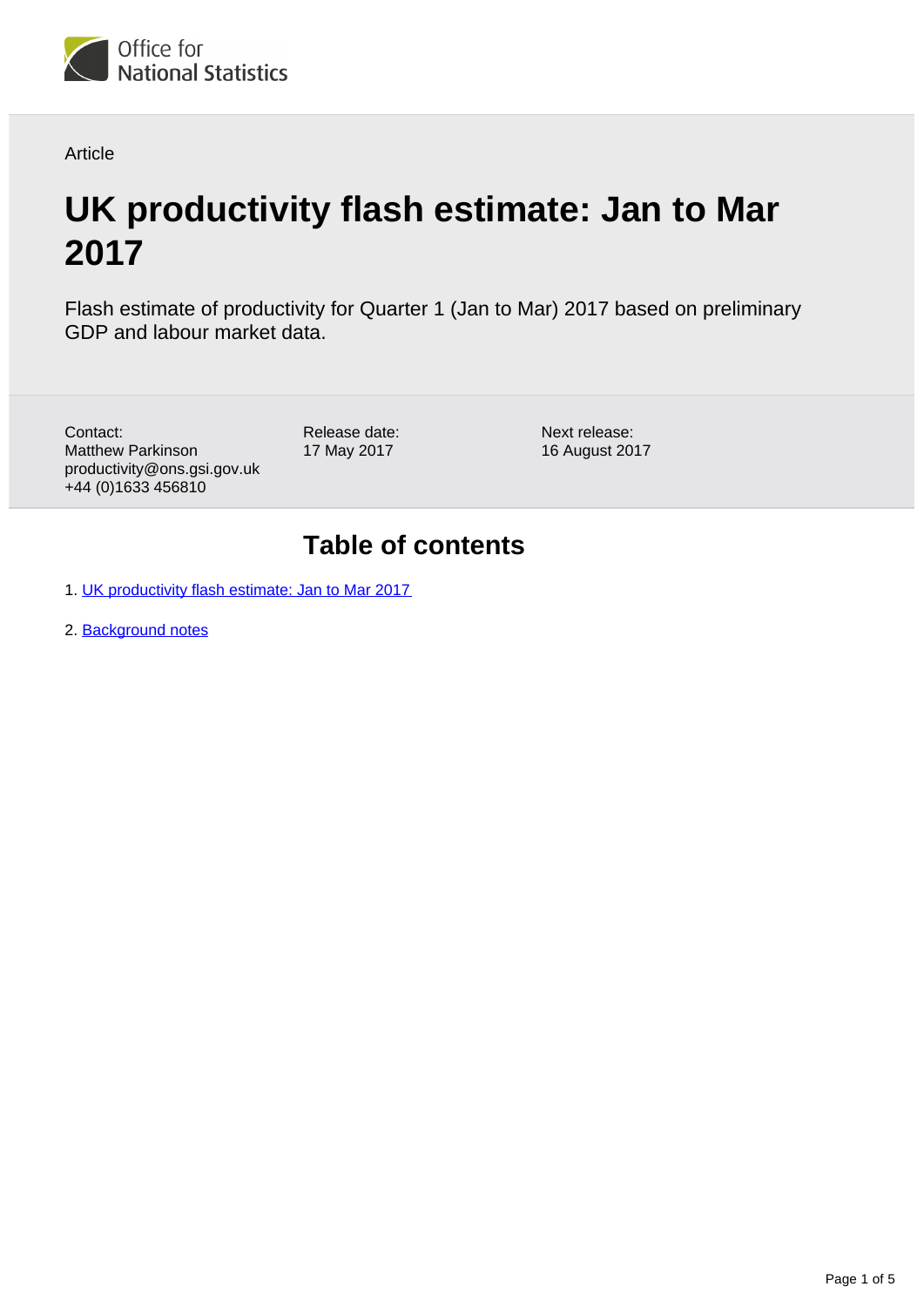# <span id="page-1-0"></span>**1 . UK productivity flash estimate: Jan to Mar 2017**

Output per hour – our main measure of labour productivity – fell by 0.5% in Quarter 1 (January to March) 2017. This compares with growth of 0.4% in Quarter 4 (October to December) 2016, as published in the April 2017 [Productivity Bulletin](https://www.ons.gov.uk/employmentandlabourmarket/peopleinwork/labourproductivity/bulletins/labourproductivity/octtodec2016) and as presented in Figure 1.

The fall in productivity in Quarter 1 was the result of slower gross value added (GVA) growth (using the preliminary gross domestic product (GDP) estimate) combined with an increase in total hours worked driven by growth in both employment and average weekly hours worked (using the latest Labour Force Survey data).

This flash estimate of UK productivity uses the first available information on output and labour input for the quarter. This data may be revised in subsequent months. As such, we release the more detailed Productivity Bulletin after the third estimate of GDP for the quarter is published, which will be consistent with the Quarterly National Accounts.

#### **Figure 1: Percentage change on previous quarter and index of output per hour**



**Seasonally adjusted, Quarter 1 (Jan to Mar) 2008 to Quarter 1 (Jan to Mar) 2017, UK**

This is the first quarterly fall in output per hour since Quarter 4 (October to December) 2015, following 4 consecutive quarters of growth. UK productivity growth has been weak since the onset of the economic downturn in Quarter 1 2008 as a result of the relative strength of the labour market compared with GDP.

Both employment – which captures the total number of people in work – and total hours – which captures both changes in employment and working patterns – fell in the course of the economic downturn, but total hours fell further reflecting falls in the average hours of those in employment. However, as GDP fell by a larger proportion in the economic downturn than hours or employment and has grown slowly by historical standards during the recovery, productivity growth has been subdued since the downturn and has recovered more slowly than following previous downturns.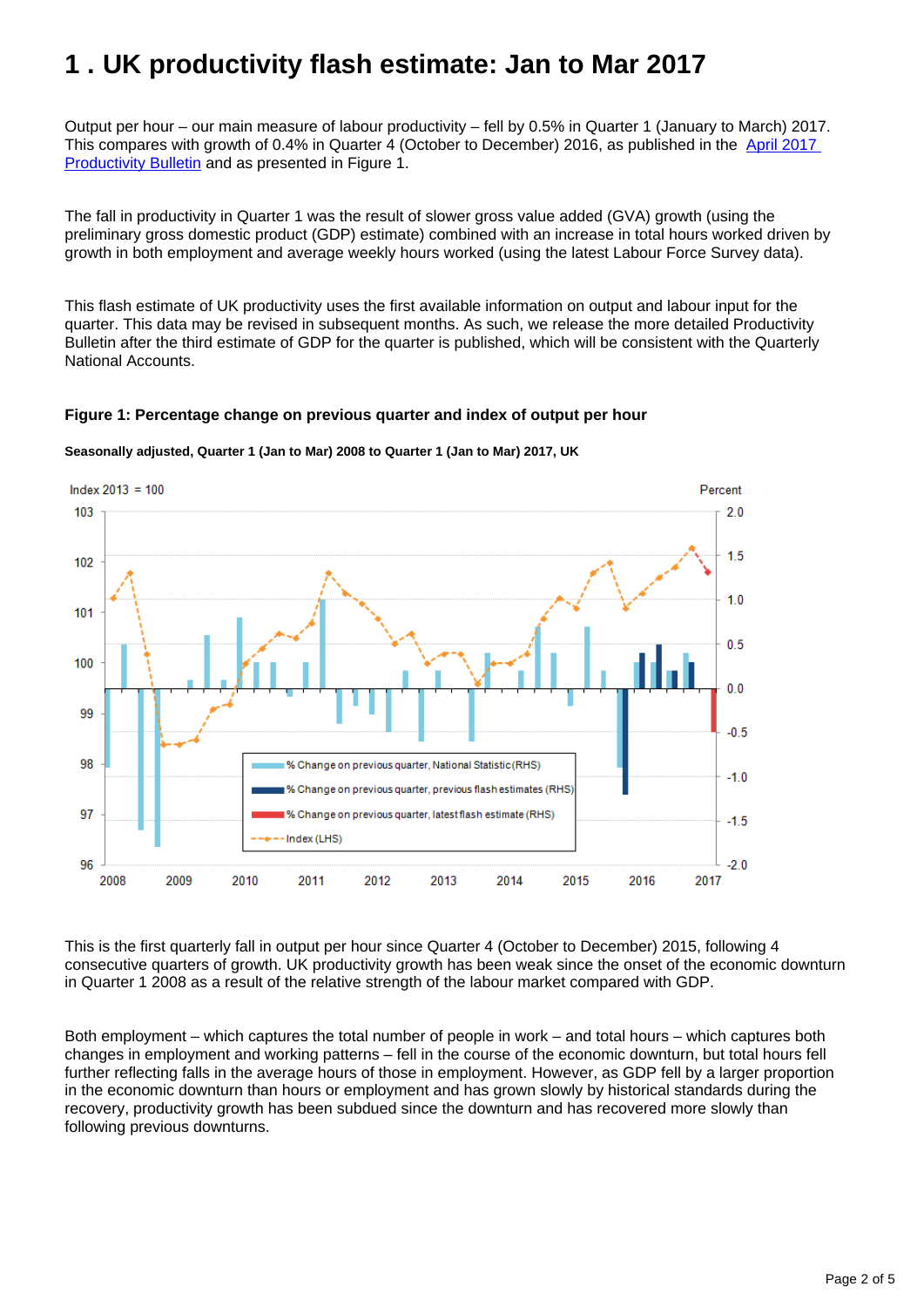The fall in productivity in Quarter 1 was a result of hours worked growing faster than output; the most recent [estimate of GDP](https://www.ons.gov.uk/economy/grossdomesticproductgdp/bulletins/grossdomesticproductpreliminaryestimate/latest) indicated that the UK economy grew by 0.3% in Quarter 1 2017, the slowest rate of growth since Quarter 1 2016. Figure 2 shows that in Quarter 1, output was 8.5% larger than the pre-downturn level of output in Quarter 1 2008.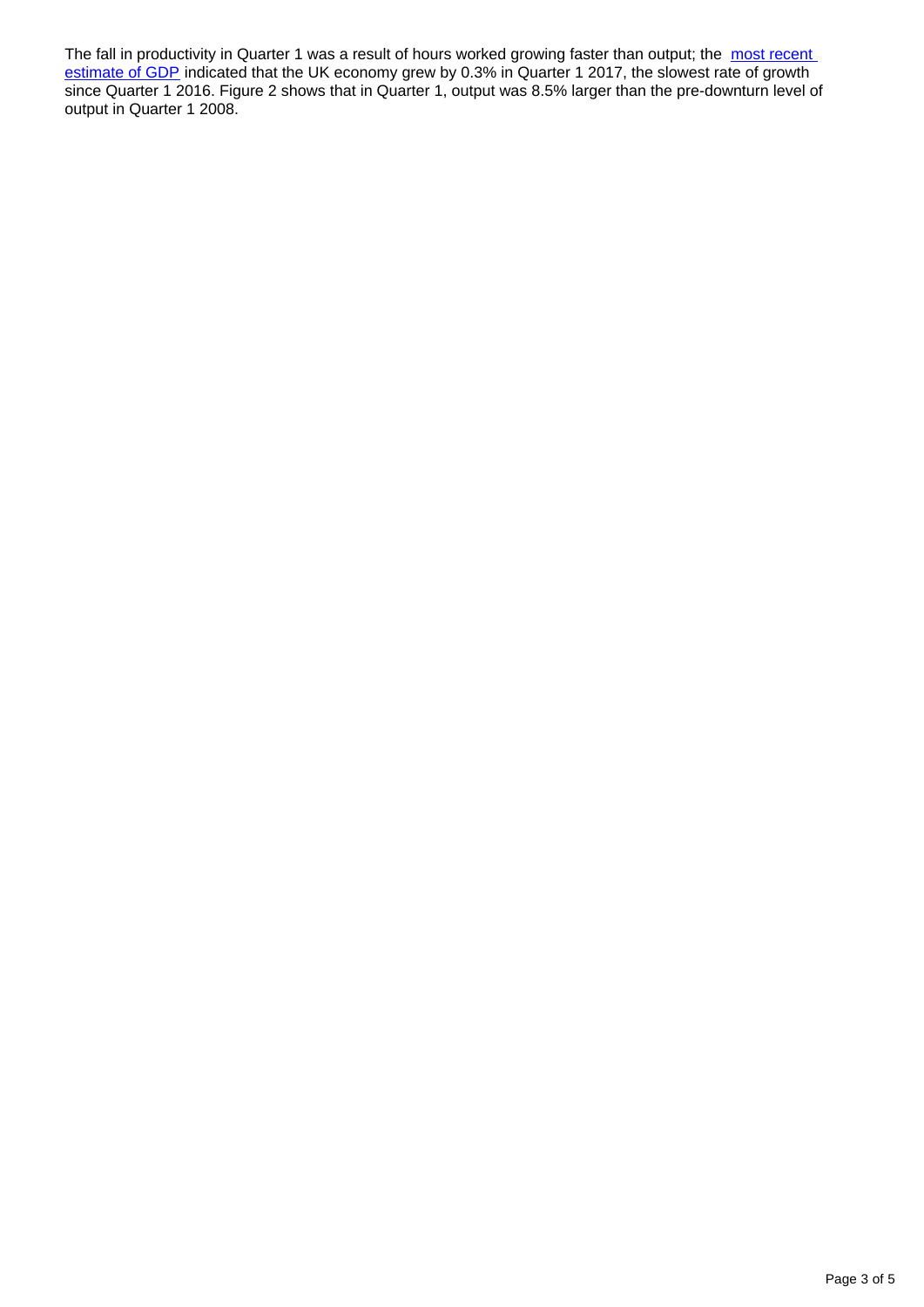#### **Figure 2: Index of gross value added (chained volume measure), employment level (age 16 and over) and total hours worked (weekly)**

**Quarter 1 (Jan to Mar) 2008 to Quarter 1 (Jan to Mar) 2017, UK**

### Figure 2: Index of gross value added (chained volume measure), employment level (age 16 and over) and total hours Worked (weekly)<br>Quarter 1 (Jan to Mar) 2008 to Quarter 1 (Jan to Mar) 2017, UK



Source: Office for National Statistics

#### **Source: Office for National Statistics**

**Notes:**

- 1. Due to revisions in Labour Market data beginning in 2012 Q3 the series in this chart will not exactly replicate Labour Productivity national statistics. Labour Productivity estimates will be revised to incorporate the revisions in our next statistical bulletin release on the 5th July 2017.
- 2. Q1 refers to Quarter 1 (Jan to Mar), Q2 refers to Quarter 2 (Apr to June), Q3 refers to Quarter 3 (July to Sept) and Q4 refers to Quarter 4 (Oct to Dec).